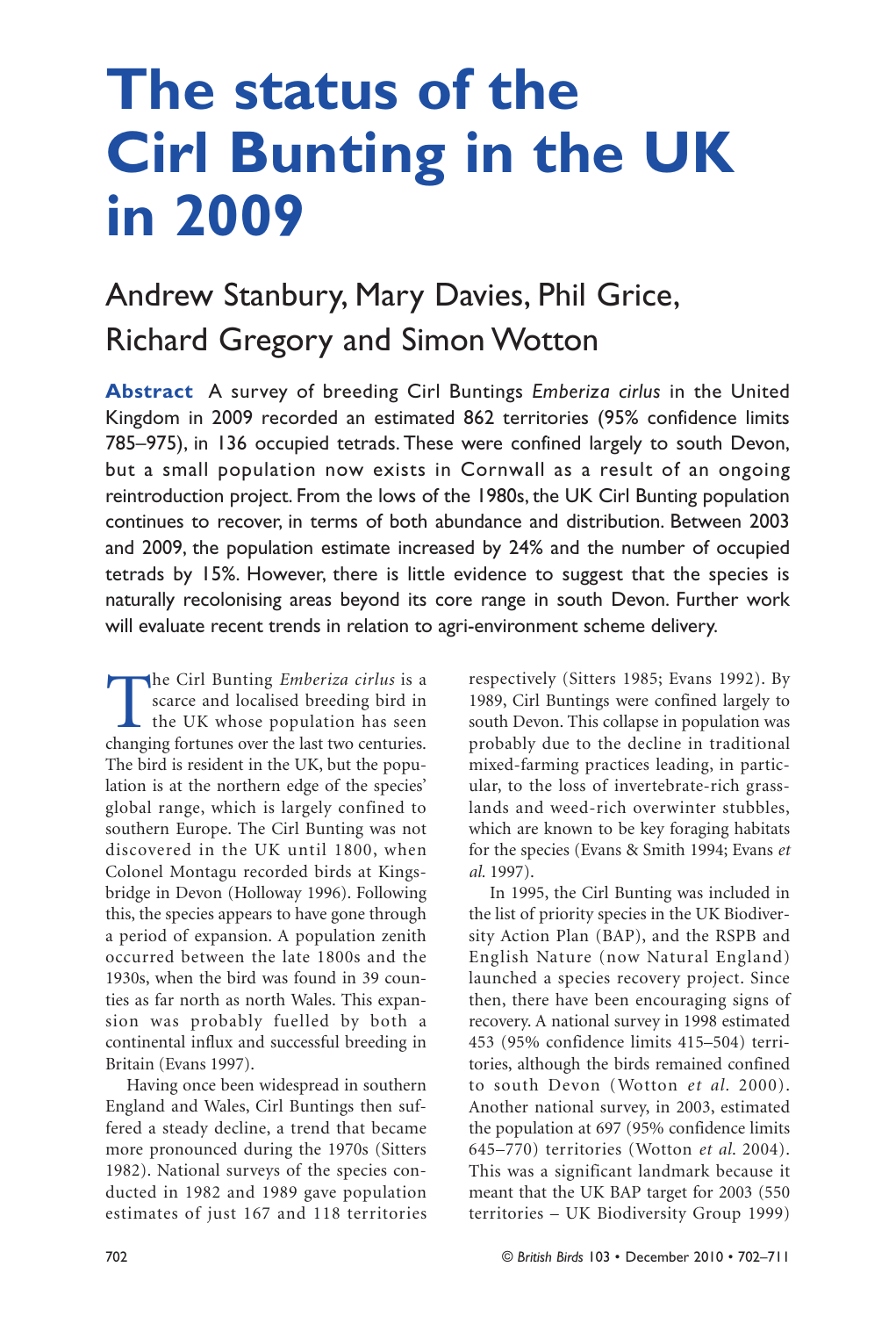had been exceeded by nearly 150 territories. Most of the increase occurred within the core breeding areas, with the population showing only very limited signs of range expansion.

Conservation action for the species has focused on delivering its year-round habitat requirements through bespoke prescriptions within agri-environment schemes. Indeed, the recovery of the Cirl Bunting has rightly been celebrated as a success story for the Countryside Stewardship Scheme (CSS), with the species showing significantly higher increases on CSS land (146%) compared with non-CSS land (58%) between 1992 and 2003 (Wotton & Peach 2008). However, CSS was superseded by Environmental Stewardship (ES) in 2005 and concerns have been raised over whether the new scheme will be as effective as its predecessor at conserving Cirl Buntings.

The Cirl Bunting has been used as a flagship species to promote environmentally sensitive farming practices within south Devon, with the aim of conserving a range of wildlife. Recent research has shown that agrienvironment scheme prescriptions targeted at Cirl Buntings also provide benefits for plants and animals more generally (Michael Macdonald in prep.).

Despite the recent population recovery, the Cirl Bunting remains on the Red list of Birds of Conservation Concern in the UK (Eaton *et al*. 2009). One of the UK BAP targets seeks to ensure a wider geographical spread of the species by re-establishing populations outside their south Devon range. In 2003, a partnership project involving the RSPB, Natural England, the National Trust and Paignton Zoo (with veterinary support from the Zoological Society of London) was launched to re-establish a population in southwest Cornwall. Since 2006, young Cirl Bunting chicks have been collected under licence from core areas in south Devon and hand-reared by trained aviculturists, with the aim of releasing a minimum of 60 birds each year at the release site. The final year of these releases is planned for 2011 (Cath Jeffs pers. comm.). Monitoring at the release site will continue, to establish whether the population becomes self-sustaining.

The objectives of the 2009 survey were as follows:

- 1. to obtain a revised estimate of the abundance and distribution of the Cirl Bunting by means of a full population census; and
- 2. to investigate the effectiveness of agrienvironment schemes (both CSS and ES)



**388.** Male Cirl Bunting *Emberiza cirlus*, Devon, July 2008.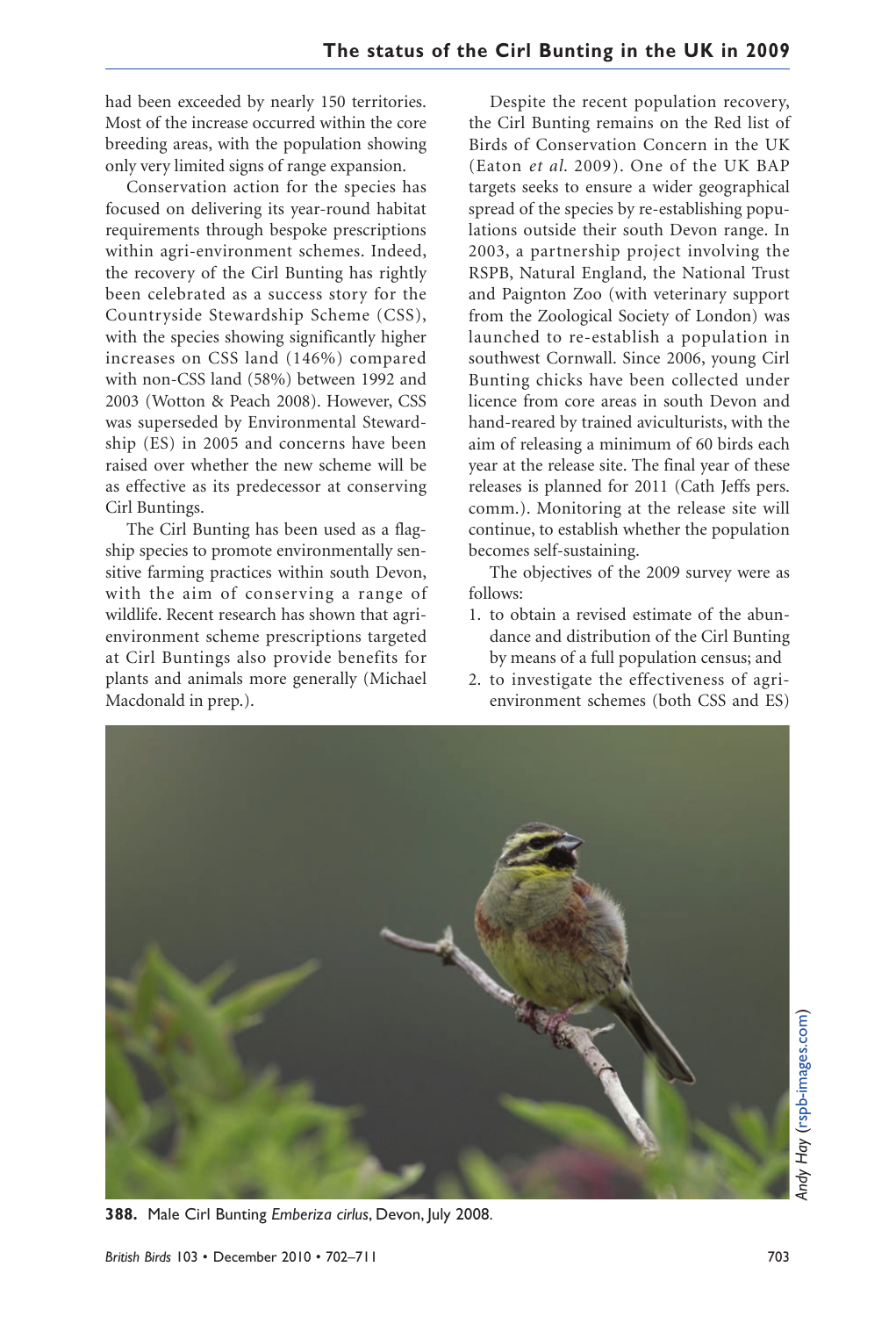in conserving the Cirl Bunting (and other high-priority farmland birds) in south Devon.

This paper reports on the results of the UK population census. Further papers will assess the effectiveness of agri-environment schemes in delivering the recovery of priority farmland birds in south Devon.

### **Methods**

#### **Survey area**

The survey area was defined on a tetrad (2 km x 2 km square) basis. All tetrads occupied by Cirl Buntings during the previous national survey, in 2003, together with any additional squares in which the species had been recorded subsequently, provided a 'core area' of 145 tetrads in south and east Devon. All core squares were surveyed. In addition, a 'buffer' area, defined as the 149 tetrads adjacent to those in the 'core', was surveyed to assess potential range expansion (fig. 1). The re-established population in Cornwall was covered in the same manner, with four 'core' tetrads and 12 'buffer' tetrads surveyed.

Since 2003, there have been a number of sightings reported from elsewhere in southern England. The same core/buffertetrad selection process was used and an additional 36 tetrads were surveyed in southeast Cornwall, north Devon, Dorset, the Isle of Wight and the Mendips (Somerset). Additional outlying areas in the Channel Islands were not covered, as the species no longer breeds there (Michael Dryden pers. comm.).

## **Field methods**

The survey followed the same methods used for censusing Cirl Buntings since 1989. Each tetrad was visited twice during the breeding season. The first visit was carried out between the beginning of April and the middle of June, and the second between the middle of June and the end of August, with a minimum of two weeks between each visit.

Surveys were conducted almost entirely during the morning. Tetrads were covered by walking all public rights of way (including all roads and footpaths), and areas of public open access. Singing Cirl Buntings are audible for up to 500 m (Gilbert *et al.* 1998), which means that the majority of tetrads could be covered using this method. Access to private land was organised in some cases, but this was very rarely necessary. RSPB staff conducted the majority of the fieldwork, but volunteers surveyed 42 tetrads.

As in the 2003 survey (Wotton *et al.* 2004), the following priority farmland bird species were also recorded: Grey Partridge



**Fig. 1.** The core survey area in 2009, with 'core' tetrads shown in blue and 'buffer' tetrads in red. The inset map shows the full extent of survey coverage in southern England.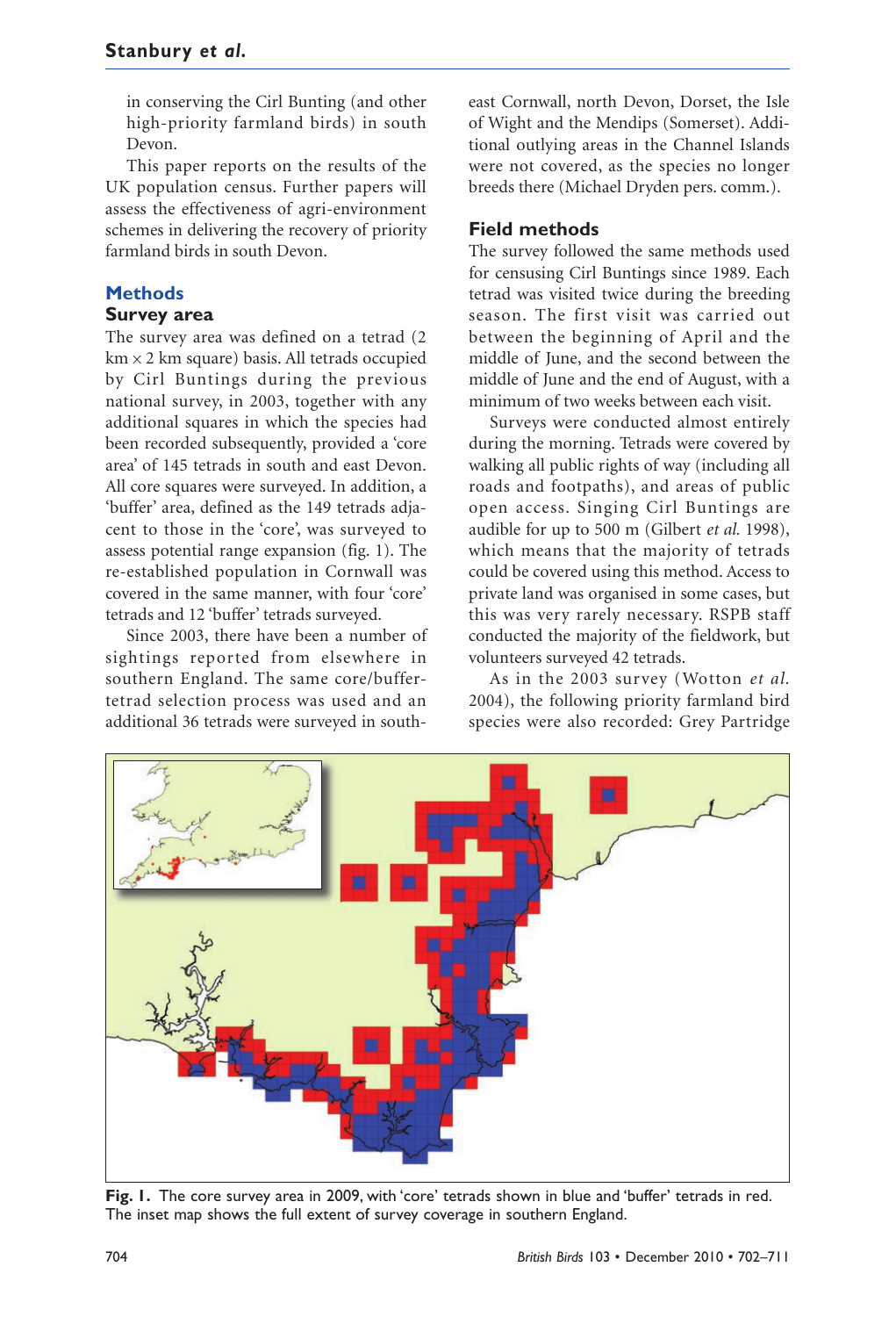

**389.** A typical mixed-farming landscape in south Devon, with spring-sown barley, low-intensity grasslands and scrub, which provides year-round habitat for Cirl Buntings *Emberiza cirlus* (July 2007).

*Perdix perdix*, Common Kestrel *Falco tinnunculus*, Northern Lapwing *Vanellus vanellus*, Turtle Dove *Streptopelia turtur*, Grasshopper Warbler *Locustella naevia*, Linnet *Carduelis cannabina*, Yellowhammer *Emberiza citrinella* and Reed Bunting *E*. *schoeniclus*. These data are presented in a separate paper (Stanbury *et al*. 2010).

### **Data analysis and population estimation**

The tetrads surveyed in the core and buffer areas were assumed to cover the entire breeding range of the Cirl Bunting. Field observations were analysed to produce a maximum and minimum number of territories within each tetrad, based on the interpretation of breeding activity described in Gibbons *et al.* (1993). The minimum number comprised 'confirmed' and 'probable' territories, while the maximum figure included 'possible' breeding birds that showed no signs of breeding activity. Adjacent Cirl Bunting territories were classed as different when they were more than 200 m apart on different visits.

Evans (1992) found that conducting four visits during the breeding season located almost all (99%) of the territories present. However, it is possible to estimate the number of territories that may have been missed in tetrads surveyed only twice by using a correction factor derived from a sample of tetrads visited four times. In the 2003 sur vey, a stratified random sample of 25 core tetrads and 16 buffer tetrads was visited four times, 24 of which were occupied (Wotton *et al.* 2004). From this sample, the proportion of territories found after the first two visits was calculated and used as a correction factor. In 2009, owing to the limited resources available and the increased survey area to cover, each tetrad was visited only twice, so the correction factor derived from the 2003 survey was applied to all tetrads in the 2009 survey.

The new population estimates are thus derived from a census corrected in this fashion. The confidence limits<sup>1</sup> presented here incorporate the uncertainty in applying that correction.

<sup>1</sup>Confidence limits were obtained by bootstrapping (Greenwood 1991) from the 24 four-visit tetrads in 2003 to obtain 999 population estimates. These values were sorted and the 25th and 975th estimates taken as the lower and upper confidence limits respectively. It was also possible to produce 95% confidence limits of the percentage change in the population between 2003 and 2009, by deriving 999 percentage change estimates from the bootstrapped 2003 and 2009 population estimates. To increase comparability between the 2003 and 2009 surveys, the 2003 bird data from the 24 occupied tetrads visited on four occasions were reanalysed using just the first- and third-visit records.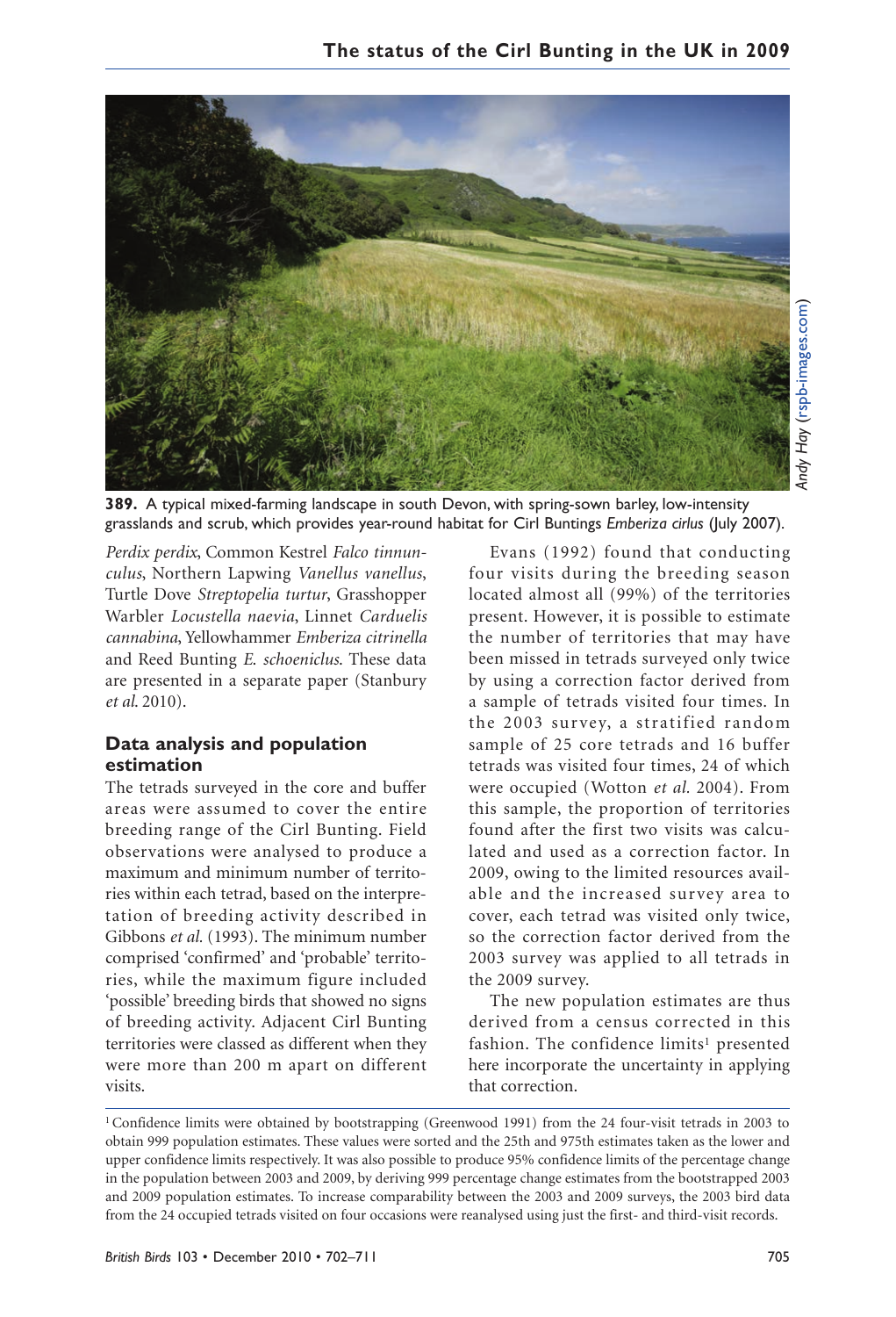#### **Results**

During the 2009 survey, 687 Cirl Bunting territories (including 37 possible breeding territories) were identified. Almost all of these (676) were located in south Devon, with concentrations around the Kingsbridge, Dart and Teign estuaries. Single territories were found in both east Devon and southeast Cornwall, while the other nine were located around the reintroduction site in Cornwall. Of the 330 tetrads surveyed, 136 were occupied, all but three of those in Devon (the remainder in Cornwall). Cirl Buntings remain concentrated in south Devon, with 57% of territories being found within 1 km of either the coast or estuaries. No birds were located elsewhere in the country, despite searches of areas outside the core range where there have been recent reports.

Sixty-seven additional Cirl Bunting territories were identified within the survey area from other sources, such as the reintroduction project, Devon Bird Watching & Preservation Society and local birdwatchers. Again,

**Table 1.** The maximum number of Cirl Bunting *Emberiza cirlus* territories found during full national surveys since 1989. Data from Evans (1992, 1994), Wotton *et al*. (2000, 2004) and this survey.

| Year    | Tetrads<br>surveyed | Tetrads<br>occupied | Pop <sup>n</sup> estimate<br>(max) | % change<br>between surveys |
|---------|---------------------|---------------------|------------------------------------|-----------------------------|
| $1989*$ | 104                 | 52                  | $118(108-131)$                     |                             |
| 1993    | 127                 | 95                  | $352**$                            | $+198%$                     |
| 1998    | 263                 | 103                 | 453 (415-504)                      | $+29%$                      |
| 2003    | 281                 | 118                 | 697 (645-770)                      | $+54%$                      |
| 2009    | 330                 | 136                 | 862 (785-975)                      | $+24%$                      |

\* Includes two territories in Cornwall and two in Somerset. \*\* High survey effort in 1993 led to the assumption that all birds were detected (Evans 1994).

these were located either within their core range (64) or at the Cornish reintroduction site (three). The additional territories were not included in any population estimate as the methods were not comparable with previous Cirl Bunting surveys. Coverage of five core tetrads was missed in 2009, but tetrad totals were extrapolated from the overall change between 2003 and 2009, and these were included in the population estimates.

#### **National population estimates**

The population estimate for the UK in 2009 is between a minimum of 849 (758–982, 95% cl) and a maximum of 862 (785–975, 95% cl) territories. As Cirl Buntings are a difficult species to find, particularly where they occur at low densities, the maximum number of Cirl Bunting territories (i.e. including 'possible' breeders) was considered to represent a more accurate assessment of true population size within a tetrad (Wotton *et al.* 2004). Trends in population, distribution and tetrad occupancy since 1989 are summarised in

tables 1 & 2, and figs. 2 & 3.

The results of the 2009 survey indicate that there has been a 23.7% increase in population size since the previous survey in 2003. Despite being considerably less than the 54% increase seen between 1998 and 2003, the increase in occupied tetrads remained consistent (15%). The 95% confidence limits of the 24% increase between 2003 and 2009 were 21.4% to 26.6%, showing that this increase is significant.

**Table 2.** Tetrad occupancy by Cirl Buntings *Emberiza cirlus* since 1989. Data from Evans (1992, 1994), Wotton *et al*. (2000, 2004) and this survey.

| Survey<br>year | Tetrads<br>surveyed | Occupied<br>tetrads | % change<br>in occupied<br>tetrads<br>between<br>surveys | No. of<br>tetrads<br>with ten<br>or more<br>territories | No. of<br>tetrads<br>colonised<br>since last<br>survey | No. of<br>tetrads<br>abandoned<br>since last<br>survey |
|----------------|---------------------|---------------------|----------------------------------------------------------|---------------------------------------------------------|--------------------------------------------------------|--------------------------------------------------------|
| 1989           | 104                 | 52                  |                                                          | $\theta$                                                |                                                        |                                                        |
| 1993           | 127                 | 95                  | $+90%$                                                   | 5                                                       | 51                                                     | 8                                                      |
| 1998           | 263                 | 103                 | $+8\%$                                                   |                                                         | 32                                                     | 24                                                     |
| 2003           | 281                 | 118                 | $+15%$                                                   | 23                                                      | 36                                                     | 21                                                     |
| 2009           | 330                 | 136                 | $+15%$                                                   | 21                                                      | 29                                                     | 11                                                     |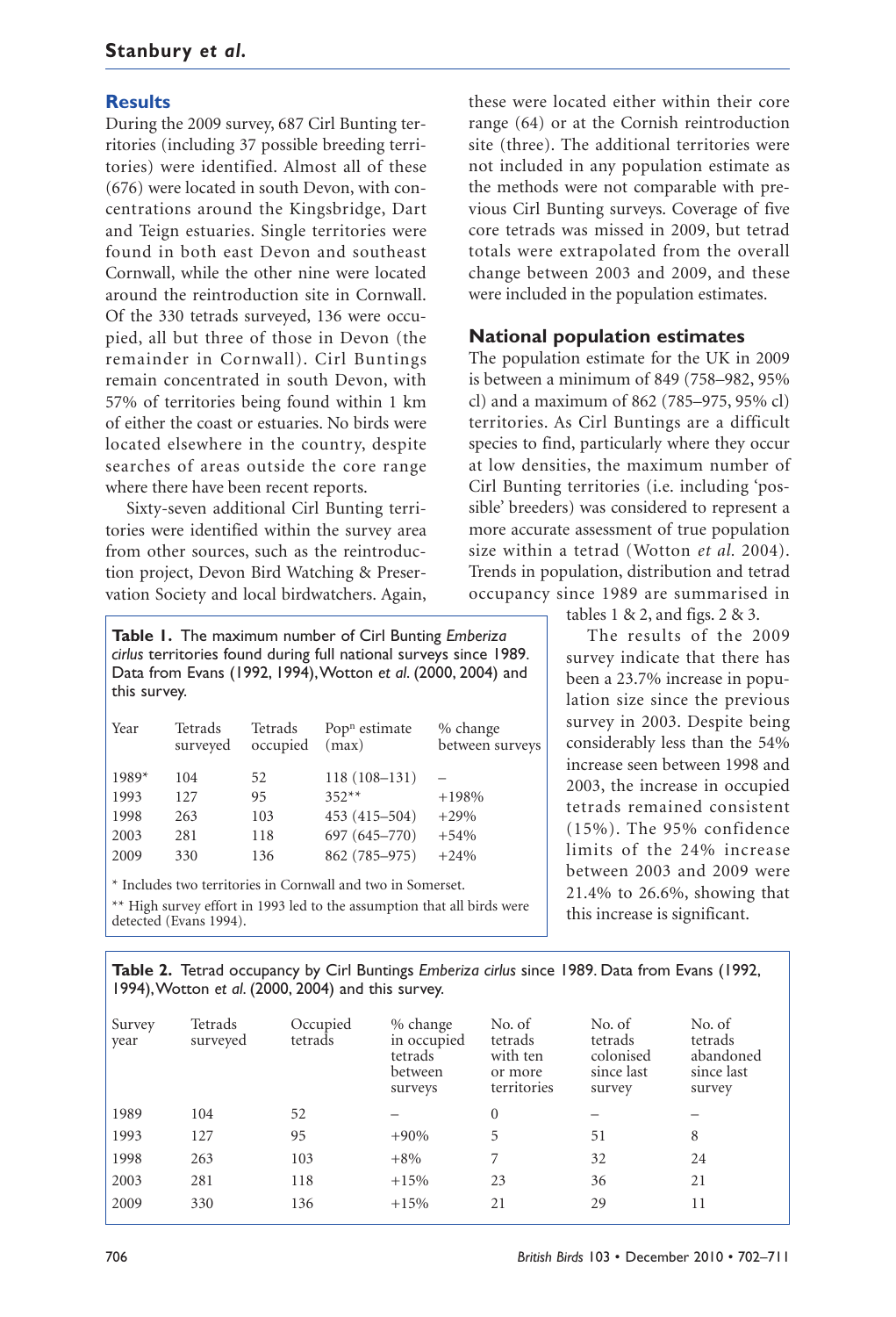Fewer new tetrads were colonised in 2009 compared with 2003, but occupied-tetrad retention was much higher during this survey. Interestingly, the number of tetrads holding more than ten territories showed a slight decrease, from 23 to 21 (table 2).

#### **Changes in Cirl Bunting distribution across south Devon**

Although the population in the 'core' range has shown a 22% increase over the last six years, this trend is not consistent across south Devon (fig. 4). Of

the tetrads occupied in either 2003 or 2009, 54% have seen increases, while declines were detected in 36%, some of which were within areas that hold high densities (the remainder were unchanged).

### **Discussion**

The 2009 survey has shown that the Cirl Bunting population in the UK has increased by 24% since 2003, to an estimated 862 (785–975) territories. Much of this increase



**Fig. 2.** Trends in Cirl Bunting *Emberiza cirlus* population estimates (red circles, with 95% confidence limits) and tetrad occupancy (blue squares) since 1989. Data from Evans (1992, 1994), Wooton (2002), Wotton *et al*. (2000, 2004) and this survey.

has occurred within the bird's core range, in south Devon. Particularly encouraging are the increases around the upper Kingsbridge Estuary, west of Salcombe, inland from Dawlish and the isolated population in the upper Teign Valley. Also of note is a pair that successfully bred on the east side of the River Exe in east Devon, the first for over 20 years (although a male was seen in east Devon during the 2003 survey), and a pair just across the Devon border at Rame Head, in Cornwall.



**390.** Low-intensity coastal grassland with hedgerows and scrub is ideal breeding habitat for Cirl Buntings *Emberiza cirlus* in south Devon; Labrador Bay, June 2008.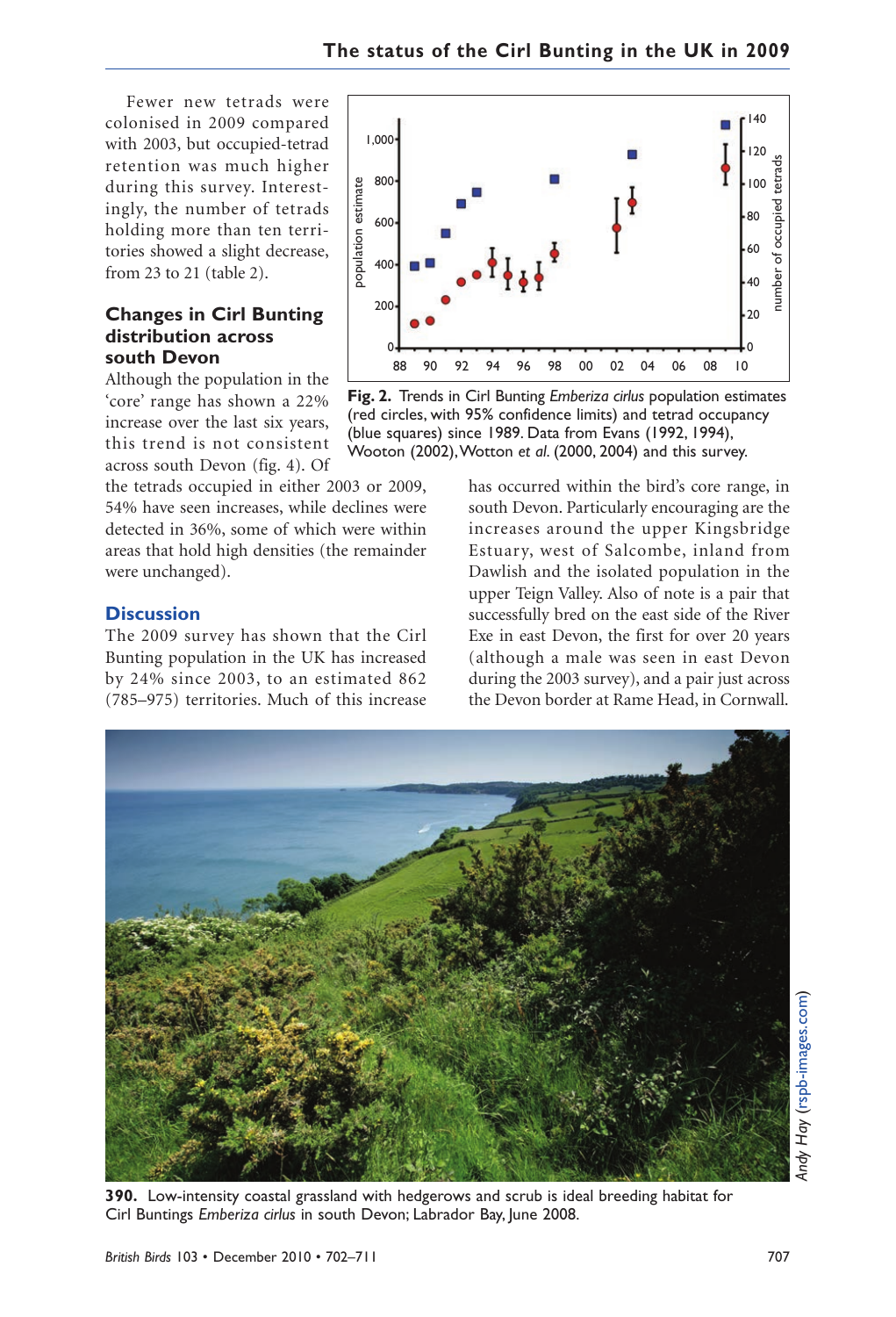

**Fig. 3.** Cirl Bunting *Emberiza cirlus* distribution by tetrad in (a) 1989, (b) 1993, (c) 1998, (d) 2003 and (e) 2009. The four sizes of filled circle show 1–3, 4–8, 9–14 and 15–26 territories; note that for 2009, the occupied tetrads at the reintroduction site in Cornwall are not shown. Data from Evans (1992), Evans (1994), Wotton *et al*. (2000), Wotton *et al*. (2004) and this survey.

It is also encouraging to note that the percentage increase in number of occupied tetrads was very similar to that seen in the previous survey, indicating that, despite the smaller population increase, the expansion into new areas has continued at a similar rate. Away from their core range, a small population of 12 territorial males and 13 nesting females now exists at the reintroduction site in Cornwall. These birds fledged at least 42 young in 2009 (Stuart Croft pers. comm.). No birds were found elsewhere in the country despite coverage of the areas where there have been recent reports.

Results from the previous national survey, in 2003, found that the Cirl Bunting had increased across the majority of its range (Wotton *et al.* 2004). However, data from 2009 have shown that although there has been an overall increase in abundance, the picture is not uniform across the species' range. Declines have been recorded in a number of core areas, such as around the middle reaches of the Salcombe estuary, the north side of the lower Teign estuary, Abbotskerswell, and the mouth of the River Dart. Some of these were highlighted as areas that showed the main increase between 1998 and 2003 (Wotton *et al.* 2004). There are also declines on the coast between the Rivers Yealm and Avon, just east of Plymouth. If the latter trend continues, it will result in the population along this coast becoming isolated from the main breeding concentration.

Some of the main increases detected during this survey have been in tetrads that held relatively low numbers in 2003, an encouraging sign of expansion. Some of the tetrads that contained large populations in 2003 have shown little change in numbers or even declines. This could be due to a number of factors, such as a decline in habitat quality or extent or simply the fact that the 2003 population was near the carrying capacity of an area.

The UK's Biodiversity Action Plan for the Cirl Bunting (www.ukbap-reporting.org.uk) had a target of 1,050 pairs within 140 occupied tetrads by 2010. This was based upon a net increase of 50 pairs per year and a range expansion of 16 tetrads every five years. If on schedule, the 2009 population should be at 1,000 pairs within 137 tetrads. Data from this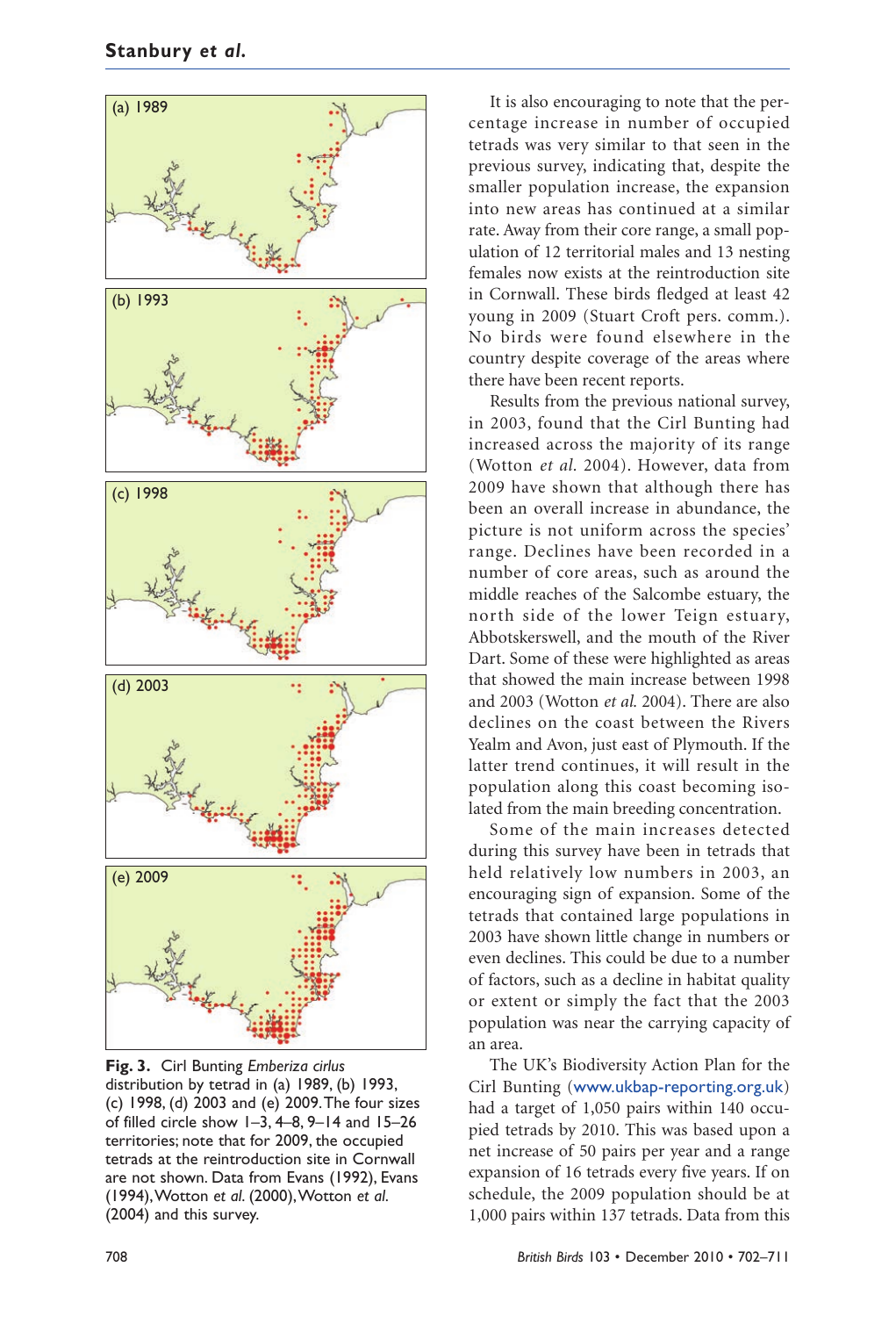

**Fig. 4.** Changes in Cirl Bunting *Emberiza cirlus* distribution across south Devon between (a) 1998 and 2003 and (b) 2003 and 2009. Blue circles show increases of 1–3, 4–6, 7–9 and 10–12 territories per tetrad and red circles show declines of 1–3, 4–6 and 7–9 territories per tetrad. Unchanged tetrads are shown as black diamonds. Data from Wotton *et al*. (2000), Wotton *et al*. (2004) and this survey.

survey show that although the range is close to the target, the current population size falls short by around 140 pairs.

A number of factors could be inhibiting the continued recovery of the species. There is evidence that cool wet summers can have a negative effect on Cirl Bunting productivity (Cath Jeffs pers. comm.), so the recent poor summers may have been a contributing factor. Grasshoppers and crickets (Orthoptera) are an important food source for Cirl Buntings during the chick-rearing period (Evans *et al*. 1997), and their abundance is often linked to climatic conditions (Ragge 1965). Land management issues, such as the lack of spring-sown barley, may have contributed to some of the local declines. The national loss of set-aside in 2007 might have also played a part, as set-aside stubbles were known to be a key winter foraging habitat (Buckingham *et al*. 1999), especially where none were being provided in agri-environment agreements. Past research has demonstrated that by working with farmers and using the agri-environment schemes, the species recovery project has been effective in delivering optimal Cirl Bunting habitat and facilitating the recovery of the species (Wotton & Peach 2008). However, the CSS



**391.** Cirl Buntings *Emberiza cirlus* nest in dense cover, such as thick thorn hedgerows and scrub; Cornwall, June 2008.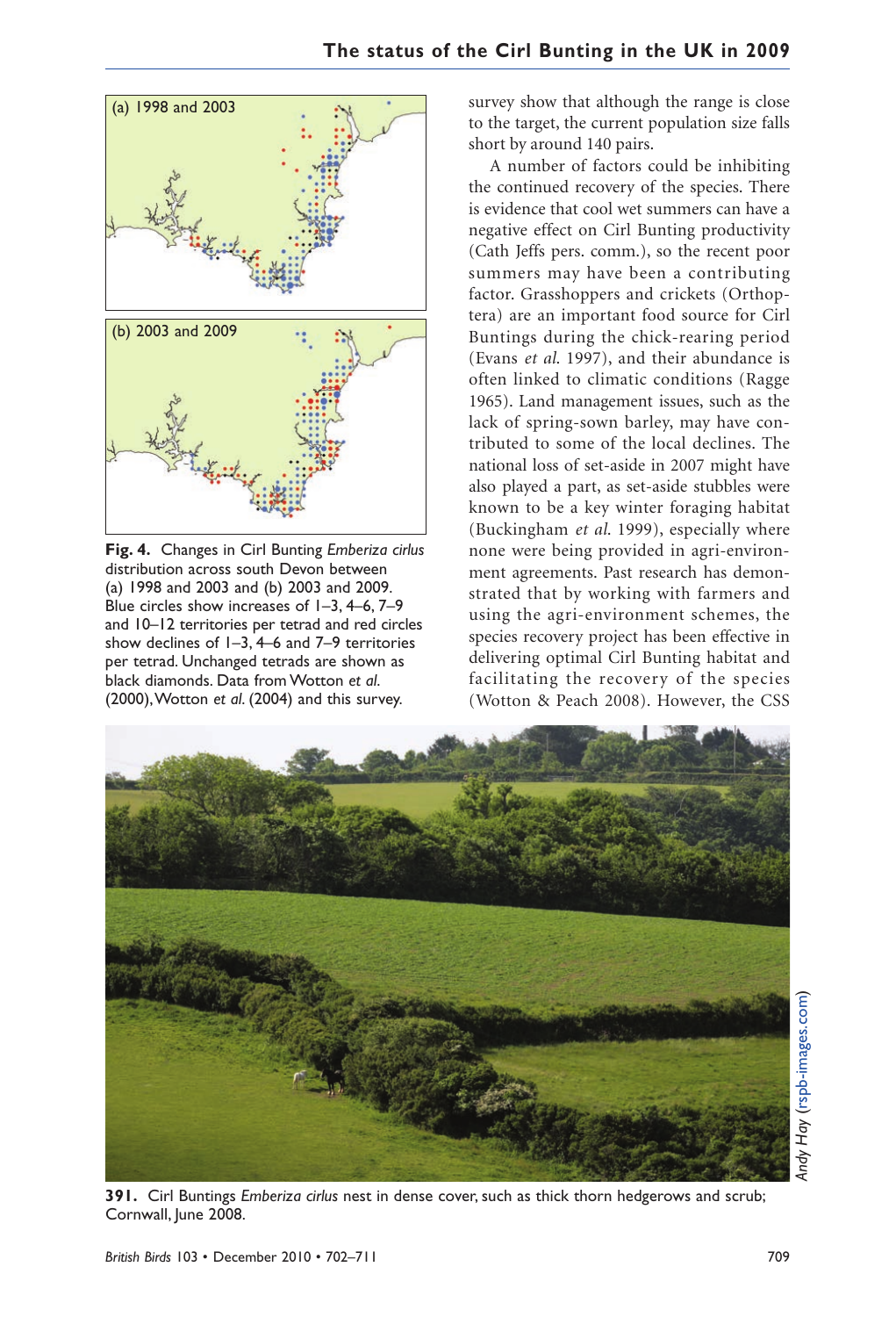was superseded by ES in 2005. Further analysis will assess whether the new scheme is effective for this species and may highlight some of the reasons behind local trends.

#### **Conclusions**

The 2009 survey showed that Cirl Buntings continue to increase in both abundance and distribution in the UK. However, the limited range expansion during the period of population recovery over the last 20 years (fig. 3) suggests that it is unlikely that Cirl Buntings will expand greatly outside south Devon in the near future. Where declines have been observed (fig. 4b), further investigations are required to understand and act upon the reasons behind them. Targeted conservation action needs to be directed at Cirl Buntings on the edge of their range, to consolidate and enhance range expansion. Since the last survey in 2003, the reintroduction project has established a small population in Cornwall, although further releases are required to ensure that this population becomes selfsustaining.

#### Acknowledgments

The project was funded by Action for Birds in England (*AfBiE*), a conservation partnership between Natural England and the RSPB. The authors would like to thank all the volunteers who took part and those landowners who gave access permission. Thanks also go to Jen Dunster, Cath Jeffs, Helene Jessop, Michael MacDonald and Kevin Rylands for their help, support and comments. Thanks must also go to Mike Langman and the Devon Bird Watching & Preservation Society for sharing their records.

#### References

- Buckingham, D. L., Evans, A. D., Morris, A. J., Orsman, C. J., & Yaxley, R. 1999. Use of set-aside land in winter by declining farmland bird species in the UK. *Bird Study* 46: 157–169.
- Eaton, M. A., Brown, A. F., Noble, D. G., Musgrove, A. J., Hearn, R. D., Aebischer, N. J., Gibbons, D. W., Evans, A., & Gregory, R. D. 2009. Birds of Conservation Concern 3: the population status of birds in the United Kingdom, Channel Islands and Isle of Man. *Brit. Birds* 102: 296–341.
- Evans, A. D. 1992. The number and distribution of Cirl Buntings *Emberiza cirlus* breeding in Britain in 1989. *Bird Study* 39: 17–22.
- 1994. *Cirl Bunting Population Monitoring results of the 1994 breeding season*. RSPB, Sandy.
- 1997. Cirl Buntings in Britain. *Brit. Birds* 90: 267–282.
- & Smith, K. W. 1994. Habitat selection of Cirl Buntings *Emberiza cirlus* wintering in Britain. *Bird Study* 41: 81–87.
- —, —, Buckingham, D. L., & Evans, J. 1997. Seasonal variation in breeding performance and nestling diet of Cirl Buntings *Emberiza cirlus* in England. *Bird Study* 44: 66–79.
- Gibbons, D. W., Reid, J. B., & Chapman, R. A. 1993. *The New Atlas of Breeding Birds in Britain and Ireland: 1988–1991*. Poyser, London.



**392.** Male Cirl Bunting *Emberiza cirlus* feeding in winter stubble at Labrador Bay RSPB reserve, Devon, March 2009.